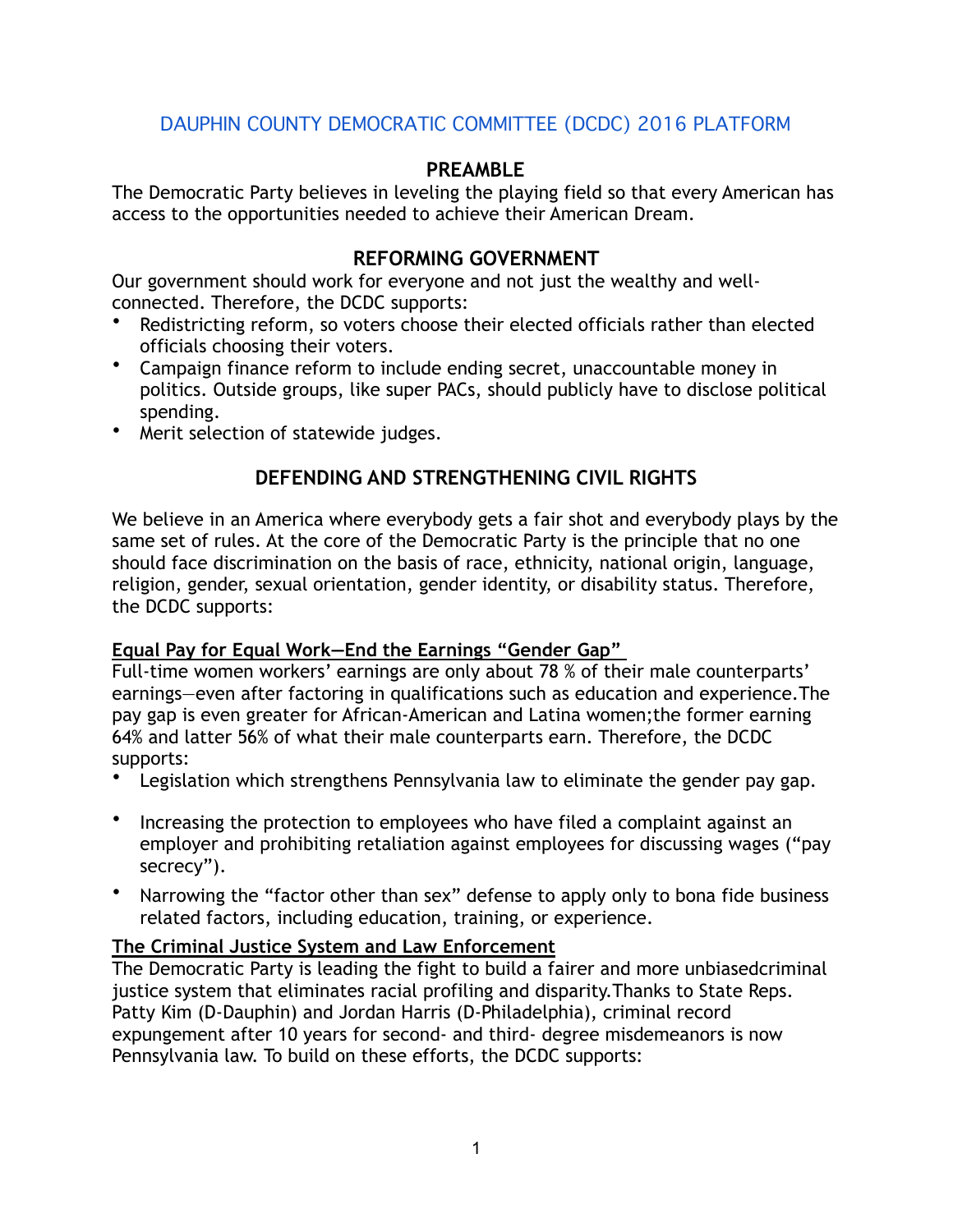- Legislation to "ban the box" for local, county, and state employers and contractors, so that applicants have an opportunity to demonstrate their qualifications before being asked about their criminal records.
- Continued rethinking of drug policy: expanded use of drug courts permitting nonviolent offenders to serve their sentencein drug rehabilitation programs that have proven more effective than prison, and decriminalization of recreational marijuana. Leave our jails and prisons for serious and violent offenders.
- Reentry programs that help reduce convicts returning to crime, by assisting them with finding and providing stable employment and housing, as well as counseling.
- Strengthen bonds of trust between communities and police by investing in training programs to help ensure law enforcement officials are properly trained on issues like implicit bias, conflict resolution, use of force, and disability awareness.

## **Racial Justice**

America's long struggle with race is far from over. We must pursue policies that address the sixmaintypes of discrimination waged against people of color: education, physical, political, legal, economic, and environmental. Therefore, the DCDC supports:

- Ending mandatory sentencing for nonviolent drug offenses, applying the Fair Sentencing Act of 2010 retroactively, and eliminating the sentencing disparity for crack and powder cocaine.
- Reforming the "strike" system to focus on violent crime by narrowing the category of prior offenses that count as strikes to exclude nonviolent drug offenses, and reducing the mandatory penalty for second- and third-strike offenses.
- Ending racial profiling by federal, state, and local law enforcement officials.
- Addressing the inadequate environmental cleanup efforts of Superfund hazardous waste sites in communities of color.

# **Voting Rights**

The DCDC believes in expanding access to the ballot box. Therefore, the DCDC supports:

- Fighting any attempts to reinstate unconstitutional voting ID laws in Pennsylvania.
- Repair the Voting Rights Act. Congress should move quickly to pass legislation that would fix the damage done by the Supreme Court in 2013 and restore the full protections American voters need and deserve.
- Early voting in Pennsylvania of at least 20 days of early in-person voting, including opportunities for evening and weekend voting. We also support electronic voting. These two initiatives will reduce long lines and give more people an opportunity to vote.

# **Lesbian, Gay, Bisexual, and Transgendered Rights**

Sexual orientation should be immaterial under the law. Therefore, the DCDC supports: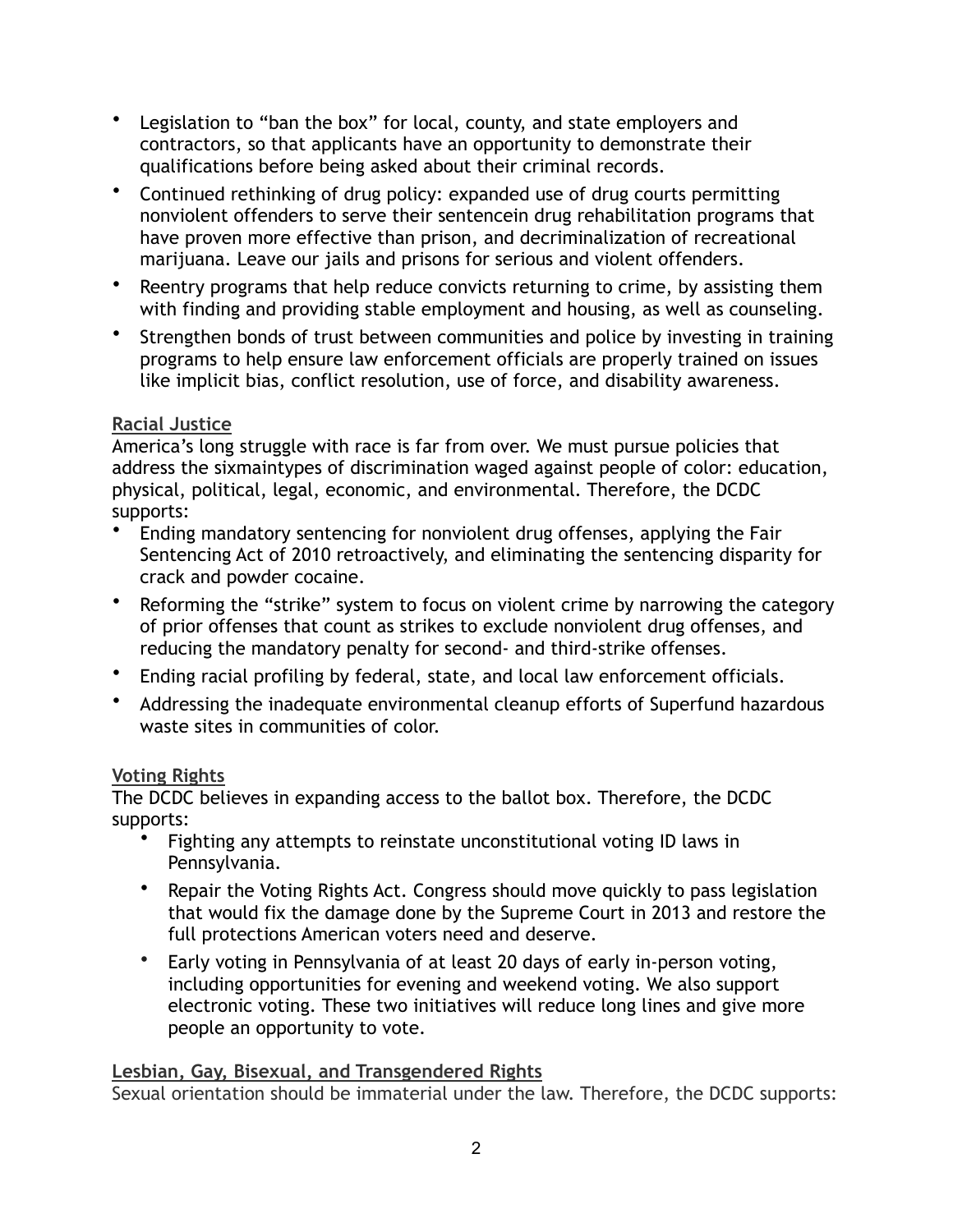- The reform of the Pennsylvania Human Rights Act to include sexual orientation.
- Support policies to ensure students can attend school without fear of bullying, and work to reduce suicides.
- Veto any legislation that purports to "protect" religious liberty at the expense of others' rights.

#### **Women's Rights**

America has taken tremendous strides when it comes to expanding opportunity for women—but the fight is far from over. Therefore, the DCDC supports:

- Paid family & medical sick leave. The U.S. is the only country in the developed world without guaranteed paid leave of any kind. We support legislation to guarantee up to 12 weeks of paid family and medical leave for businesses with 50+ employees.
- Women's health decisions should be made by a woman, her family, her faith and her doctor. The DCDC will stand up to attempts to defund Planned Parenthood, which would restrict access to critical health care services for lower-income women. We will also fight to protect the Affordable Care Act, which bans insurance companies from discriminating against women, and guarantees over 47 million women access to preventive care.
- The DCDC recognizes that quality, affordable child care is a growth strategy. Women are now the primary or co-breadwinners in two-thirds of families with children. But out-of-pocket child care costs have soared by nearly 25% during the past decade. Investing in child care must be a national priority—including supporting on-campus child care.

## **Disabilities**

Today, 19% of Americans (56.7 million people) live with disabilities. The DCDC will work to toughen the protections against disability-based discrimination, increase accessibility in our communities, expand employment opportunities, and increase financial independence for people with disabilities.The DCDC supports:

- Strengthening programs that support people with all types of disabilities to live at home, rather than in institutions.
- Ensure all businesses and services, both public and private, are open and available to all citizens, including people with disabilities.
- Ensure the provisions within the Americans with Disability Act are followed and enforced.

## **MINIMUM WAGE**

The DCDC believes that no adult who works full timeshould earn wages less than an amount that provides for their basic living needs. Therefore the DCDC supports:

• Legislation raising the minimum wage to a livable wage.

# **IMMIGRATION**

Since the founding of this nation, generations of immigrants have contributed to the strength of the United States and Pennsylvania. Immigrants have spurred economic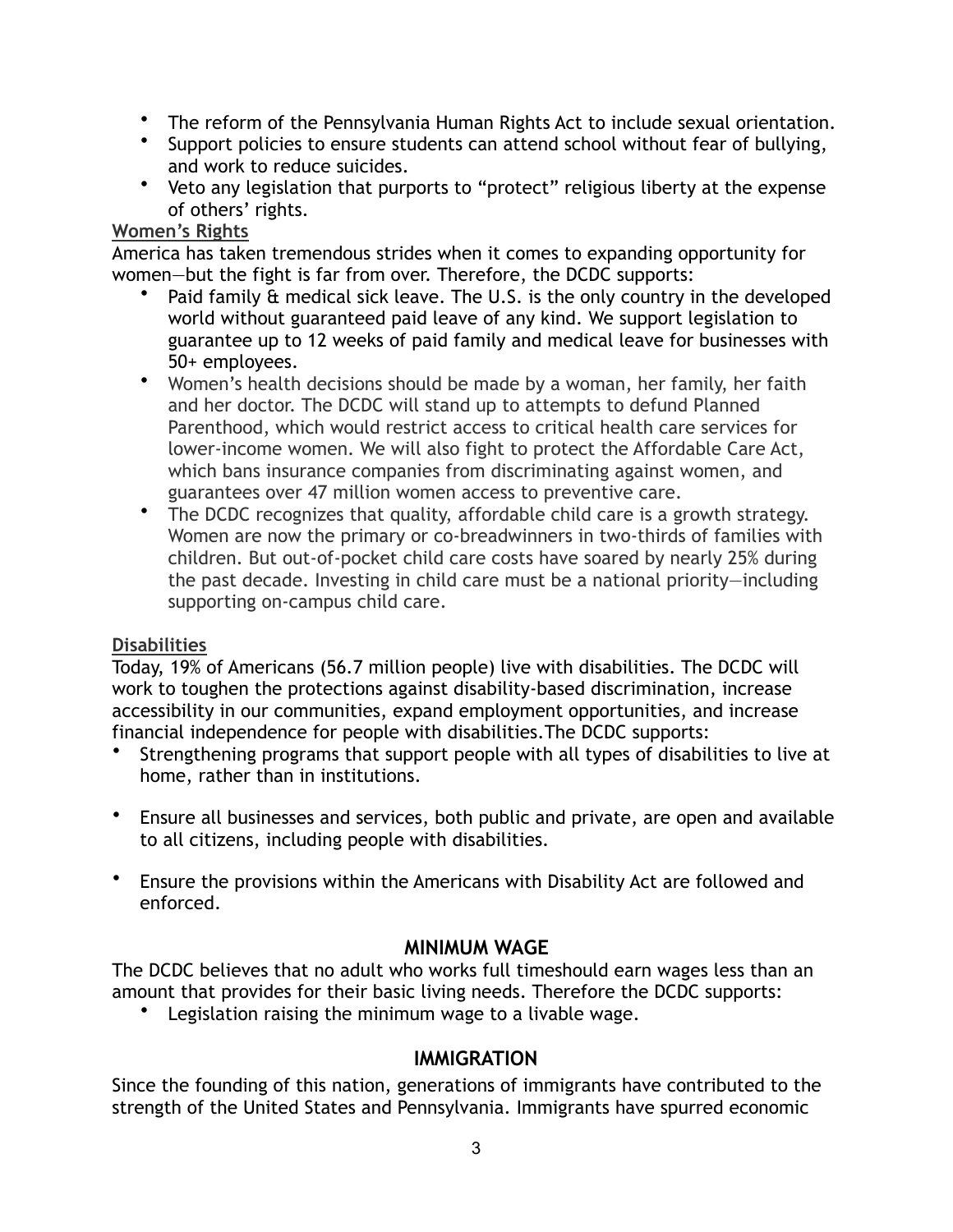growth, fueled innovation, defended us abroad, and added to the unique character of our nation. The DCDC advocates a more humane immigration enforcement system. Therefore, the DCDC supports:

- Comprehensive immigration reform legislation with a path to full and equal citizenship that treats every person with dignity, upholds the rule of law, protects our borders and national security, and brings millions of hardworking people into the formal economy.
- Deport felons and those who threaten national security and public safety–not families.
- Promote naturalization. There are an estimated 9 million lawful permanent residents (green card holders) in the U.S. who are eligible to becomecitizens. The DCDC believes we need to do more to help the millions of people who are eligible for citizenship to take that last step.

# **CLIMATE CHANGE & ENERGY**

Climate Change is perhaps the most important issue facing the world today and carbon pollution is its biggest driver. A key path forward is action to move the United States to a clean-source, non-fossil fuel burning energy infrastructure.

Since President Obama took office, the U.S. has increased solar generation by twentyfold and tripled electricity production from wind power. DCDC salutes these long overdue steps toward reducing pollution, and reducing our consumption of nonrenewable resources. The DCDC salutes the bipartisan efforts we have made. Therefore, we support:

- Promotion of alternative energy sources, including their affordability.
- A moratorium on the practice of hydraulic fracturing for natural gas until such time as 1) the fracturing industry acknowledges the dangers involved in its operations; 2) engages in every reasonable step to avoid unnecessary risks; and 3) commits to full restitution by the industry of any harm to human life and health, damage and loss of value to property, harm to water supplies, harm to animals, and harm to the environment. Before or after the end of such a moratorium, a severance tax should be imposed on natural gas extracted from the shale.
- Money set aside in the Commonwealth's budget to deal with environmental disasters that may occur from fracking.

# **GUN VIOLENCE PROTECTION**

More than 33,000 Americans are killed by guns each year. The DCDC believes in the Second Amendment, but also believes in commonsense reforms that keep guns away from terrorists, domestic abusers, and other violent criminals. Therefore, the DCDC supports:

Legislation that closes the gun show loophole by requiring criminal background checks on all transactions taking place at events that sell firearms. We also support background checks on private owner gun sales.